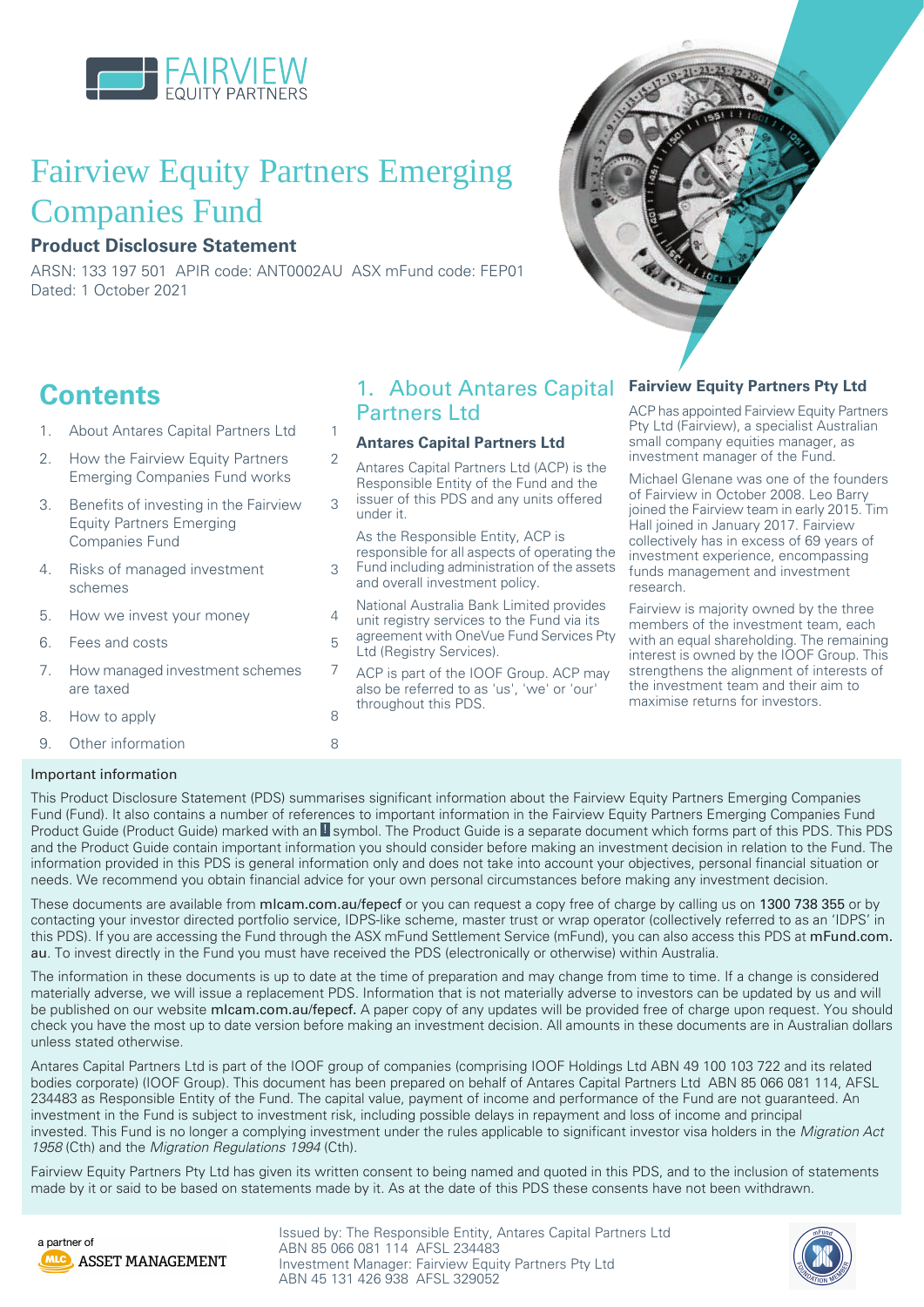## <span id="page-1-0"></span>2. How the Fairview Equity Partners Emerging Companies Fund works

## **About the Fund**

The Fund invests in an actively managed portfolio of mainly small capitalisation (small cap) equities (primarily shares in companies, but may also include units in trusts) listed on the Australian share market.

Equities listed on the Australian share market can be grouped as small and medium (mid) cap based on factors including the total market value of their listed equity and liquidity.

Small cap equities are those that comprise the S&P/ASX Small Ordinaries Index. Mid cap equities are those that are members of the S&P/ASX 100 Index but are not members of the S&P/ASX 50 Index.

Where we refer to companies or shares in this PDS, it includes trusts and units.

The Fund operates like most other managed investment schemes. Your money is pooled together with other investors' money to buy investments which are managed on behalf of all investors.

When you invest in a managed investment scheme, such as the Fund, you gain exposure to investments that you may not ordinarily have access to, if you invest on your own.

The Fund is governed by its constitution (Constitution) and is registered with the Australian Securities and Investments Commission (ASIC). ASIC takes no responsibility for this PDS or the operation of the Fund by ACP.

## **Units and unit prices**

The Fund is a 'unit trust'. When you invest in the Fund you acquire an 'interest' in the form of units in the Fund, rather than ownership of the underlying assets of the Fund. When your money is paid into the Fund, units are issued to you and when money is paid out, your units are cancelled.

The value of your investment is reflected in the price of the units. The unit price changes every business day, reflecting the performance (rises and falls in value) of the underlying assets due to market movements, as well as income earned, fees, expenses and taxes paid and payable.

We usually calculate the unit price for the Fund as at the end of each business day.

All references to 'business day' in this PDS and the Product Guide mean days other than a Saturday or a Sunday, or a public or bank holiday in Sydney.

## **About mFund**

The Fund is available through mFund, a managed fund settlement service operated by the Australian Securities Exchange (ASX). mFund uses the ASX electronic settlement system to automate and track the process of applying for and withdrawing units in managed funds. It allows you to apply for or withdraw units in the Fund via an accredited mFund broker (broker), or your financial adviser who uses a stockbroking service on

### your behalf.

Your holding of mFund units is linked to your Holder Identification Number (HIN). Your HIN is used for all investments and transactions made through the ASX.

mFund does not provide a market for trading units in the Fund. Units settled through mFund are issued and redeemed by us.

### Please note that we will not accept any instructions directly from you if your investment in the Fund is held through mFund.

If you invest in the Fund through mFund, the processes of the ASX and the broker you use will impact the time your application and withdrawal requests are received by us. Please contact your broker or financial adviser for their cut-off times as they may be different from those outlined in this PDS.

There are also some risks associated with the ASX's systems and brokers. For example, the ASX's systems could fail, there could be errors or irregularities, or your broker could cease offering the settlement service. In addition, the ASX may suspend or revoke the admission of the Fund to mFund.

You should contact your financial adviser or broker for further information.

## **Investing directly**

To invest in the Fund you will need to complete an Initial Application Form, or you can apply for units in the Fund through mFund. The Initial Application Form is available at [mlcam.com.au](http://mlcam.com.au) or on request from Client Services on 1300 738 355. Please see section 8 'How to apply' for more information.

Once you've opened your account, you can make additional investments by sending a completed Additional Investment Form by post or emailing a scanned copy to Registry Services. Application payments can be made via direct deposit. If your investment is held through mFund you must make additional investments through mFund.

The following minimum investment amounts and balance apply:

- minimum initial investment and minimum balance: \$20,000, and
- minimum additional investment: \$1,000.

If accepted, application requests received by the Fund before 3:00 pm (Sydney time) on any business day will normally receive that day's unit price. Application requests received after 3:00 pm will normally receive the next business day's unit price.

If you invest directly into the Fund then you hold units in the Fund and have the rights of a unitholder, as set out in the Constitution. This applies whether your investment is made using the Initial Application Form, the Additional Investment Form, or through mFund.

## **Accessing your money**

You can request a partial or a full withdrawal at any time by sending a completed Withdrawal Form by post or emailing a

scanned copy to Registry Services. The Withdrawal Form is available at micam. [com.au](http://mlcam.com.au) or on request from Client Services on 1300 738 355. If your investment is held through mFund you can only request a withdrawal of your investment through mFund.

Once lodged, withdrawal requests may not be cancelled except with our consent. If a withdrawal request results in you holding less than the minimum balance in the Fund, we may treat your withdrawal request as being for the whole of your investment in the Fund.

If accepted, withdrawal requests received by the Fund before 3:00 pm (Sydney time) on any business day will normally receive that day's unit price. Requests received after 3:00 pm will normally receive the next business day's unit price.

Withdrawal payments will generally be made to your nominated Australian bank account within 10 business days.

In certain circumstances, withdrawals may be delayed. These circumstances may include where a large number of assets need to be sold, where we believe that it is not in the best interests of unitholders to sell underlying assets or where we are unable to calculate the withdrawal price or realise sufficient assets due to circumstances outside our control, such as restricted or suspended trading in the market for an asset.

We may also process requests in instalments over a period of time.

In circumstances where withdrawals are delayed or being paid in instalments, the unit prices used for a withdrawal may be those available on the day the withdrawal takes effect, rather than the day the withdrawal request is received.

In the unlikely event that the Fund is no longer liquid (as defined in the Corporations Act 2001 (Cth)), you may only withdraw your funds in accordance with any withdrawal offer that we make.

#### **Income distributions**

The income of the Fund will generally be calculated effective 30 June each year. To receive a distribution, you must hold units on the distribution calculation date.

Distributions are generally calculated based on the Fund's net income at the end of the distribution period divided by the number of units on issue. We generally aim to pay income distributions within 10 business days.

There may be periods in which no distributions are made or the Fund may make additional distributions.

Our current practice is to generally distribute all of the net taxable income of the Fund to investors each financial year (including net capital gains and any net gains on currency management). As the Fund is an Attribution Managed Investment Trust (AMIT), we have the discretion to accumulate income (instead of distributing all of the income) and if we do so, the accumulated income will be reflected in the unit price. We intend to continue our current practice to distribute all of the income (including any capital gains) for each year. We will notify you if this changes.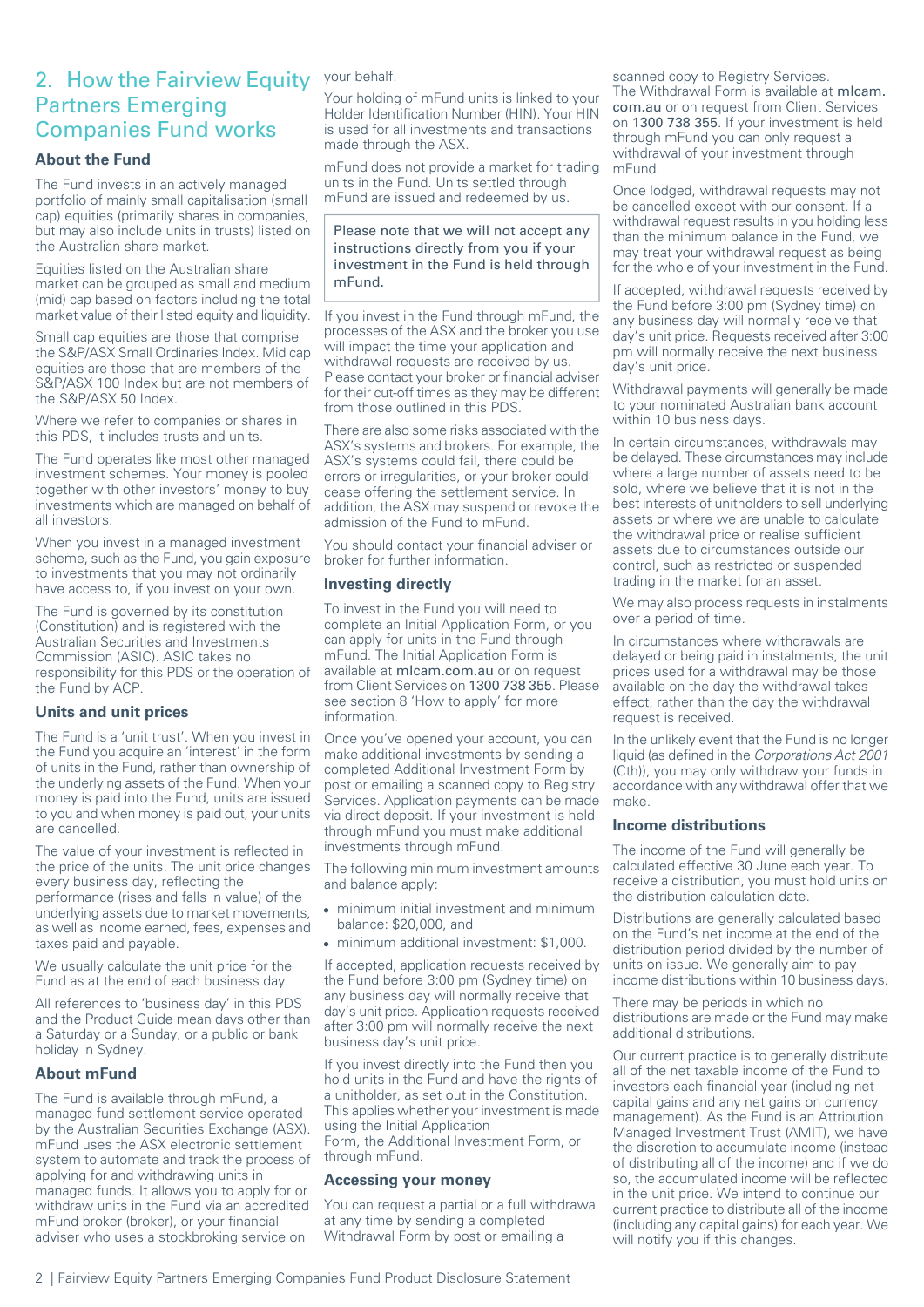You can request to have income distributions:

- reinvested into the Fund, or
- paid into your nominated Australian bank account.

If you do not make a selection we will reinvest the distribution into the Fund.

You can change your distribution selection at any time by sending a completed Change of Details Form by post or emailing a scanned copy to Registry Services at least five business days prior to the end of a distribution period. The Change of Details Form is available at [mlcam.com.au](http://mlcam.com.au) or on request from Client Services on 1300 738 355. If you are investing through mFund, please contact your ASX broker or your financial adviser who uses a stockbroking service on your behalf.

#### **Investing via an IDPS**

If you invest in the Fund through an IDPS, then you do not hold units in the Fund and you have none of the rights of a unitholder.

Instead the IDPS holds units on your behalf, acquires unitholder rights and may exercise these rights as it sees fit without reference to you.

We authorise the use of this PDS as disclosure to persons who wish to access the Fund through an IDPS. This PDS must be read together with offer documents provided by the IDPS operator and you can apply to invest or perform other transactions by completing the relevant forms provided by the IDPS operator.

Investing through an IDPS may result in different conditions applying from those referred to in this PDS including:

- minimum balance requirements
- fees and other costs
- cooling-off rights
- how to transact on your investment
- timing of processing of transactions and payment of distributions and withdrawals, and
- provision of statements and other information.

You should contact your financial adviser or IDPS operator for further information.

You should read the important information about How the Fund works before making a decision. Go to the Product Guide available at [mlcam.com.](https://www.mlcam.com.au/content/dam/mlcam/pdf/fairview/fepecf_pg.pdf) [au/fepecf\\_pg](https://www.mlcam.com.au/content/dam/mlcam/pdf/fairview/fepecf_pg.pdf)

The material relating to How the Fund works may change between the time when you read this statement and the day when you acquire the product.

## <span id="page-2-0"></span>3. Benefits of investing in the Fairview Equity Partners Emerging Companies Fund

### **Access to small company opportunities**

The Fund typically invests in 50-65 equities listed on the Australian share market. While Fairview focuses on small cap equities, it may invest up to 20% of the Fund in mid cap equities.

The Fund offers investors access to investment opportunities, markets and diversity that individual investors usually can't achieve on their own.

#### **Fairview's investment expertise**

Fairview's investment team has successfully managed small cap equity funds for many years.

Through its core, active investment approach to stock selection (outlined in section 5), Fairview aims to generate long-term growth from the Fund's portfolio of mainly small cap equities.

### **Mispricing opportunities may lead to better return outcomes**

Small cap equities are more likely to be mispriced by the market, as they are generally less researched by analysts and brokers.

<span id="page-2-1"></span>Fairview's investment approach seeks to identify mispricing opportunities to achieve better return outcomes than the S&P/ASX Small Ordinaries Total Return Index (Benchmark), after fees, over rolling five year periods.

## 4. Risks of managed investment schemes

### **Investment risk**

All investments come with some risk. Some investments will have more risk than others, as it depends on the investment's strategy and assets.

The value of an investment with a higher level of risk will tend to rise and fall more often and by greater amounts than investments with lower levels of risk, ie it's more volatile.

While it may seem confronting, investment risk is a normal part of investing. Without it you may not get the returns you need to reach your investment goals. This is known as the risk/return trade-off.

The level of risk you're prepared to accept will be determined by various factors, including:

- your investment goals
- the savings you'll need to reach these goals • your age and how many years you have to invest
	- where your other assets are invested
	- the return you may expect from your investments, and
	- how comfortable you are with investment risk.

While Fairview rigorously applies a disciplined, research-driven investment approach, it's important for you to carefully consider the risks of investing in the Fund and to understand that:

- its value and returns will vary over time
- investments with higher long-term return potential usually have higher levels of short-term risk
- returns aren't guaranteed and you may lose money
- future returns will differ from past returns, and
- laws affecting your investment may change in future.

## **Significant risks**

Many factors influence an investment's value. The significant risks of investing in the Fund are typical of the risks of managed investment schemes whose investment strategy is to invest in a portfolio of small companies listed on the Australian share market.

These risks include:

- Market risk: risks that affect entire share markets including investor sentiment, economic impacts, inflation rates, regulatory conditions, interest rates, and political and catastrophic events.
- Company specific risk: a company's share price is affected by events within and outside the company. These events include:
	- changes to management
- profit and loss announcements
- the expectations of investors regarding the company
- competitive pressures
- legal action against the company
- social and government issues
- climate change, and
- environmental issues.
- $\bullet$ Small company risk: shares in small and medium (mid) capitalisation companies trade less frequently and in lower volumes and therefore generally experience greater price volatility than large cap companies. They may also underperform large cap companies for many years.

Compared with larger cap companies, small cap companies may also have:

- limited public information due to shorter operating histories
- smaller markets for their products
- new to market product concepts
- fewer product lines
- heavier dependence on key personnel, and – less financial resources.
- Changes in the value of the Australian dollar: investments in Australian assets may be exposed to changes in the exchange rate if their earnings are derived outside Australia eg Australian companies that export or import goods and services.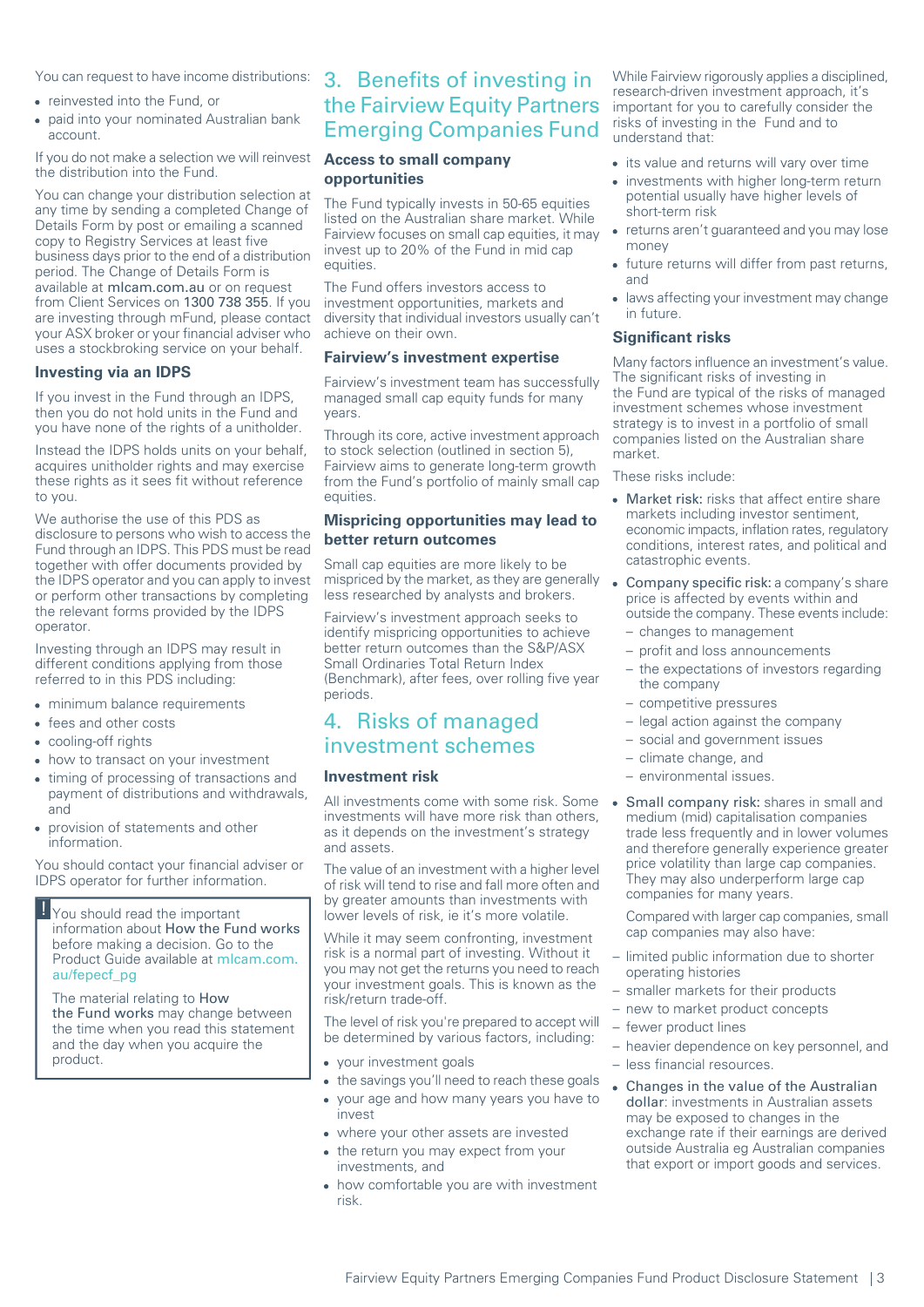- Liquidity risk: this is the risk that an investment may not be able to be sold without incurring large transactional costs or quickly enough to prevent or minimise a loss. A lack of liquidity may also affect the amount of time it takes us to satisfy withdrawal requests.
- Fund risk: risks specific to the Fund include the risk that the Fund could close to new

## <span id="page-3-0"></span>5. How we invest your money

investments or return capital due to the amount of money managed in the strategy or terminate to protect unitholder interest. There is also a risk that the fees and costs of the Fund could change. Investing in the Fund may also give different results than investing directly because of the impact of fees, income or capital gains accrued in the Fund and the consequences of investments and withdrawals by other investors.

• Investment manager performance risk: investment managers have different approaches to managing portfolios, which invariably results in different investment returns. No single investment approach is guaranteed to outperform all others in all market conditions. Changes to investment markets and within an investment manager's firm may also affect an investment manager's performance.

The following table provides an overview of the Fund's investment return objective and investment approach.

You should consider the likely investment return and risk of the Fund and your investment time frame when deciding whether to invest into the Fund.

| Fairview Equity Partners Emerging Companies Fund |                                                                                                                                                                                                                                                                                                                                                                                                                                                                                                                                                                                                                                                                                |  |  |  |
|--------------------------------------------------|--------------------------------------------------------------------------------------------------------------------------------------------------------------------------------------------------------------------------------------------------------------------------------------------------------------------------------------------------------------------------------------------------------------------------------------------------------------------------------------------------------------------------------------------------------------------------------------------------------------------------------------------------------------------------------|--|--|--|
| Fund description                                 | The Fund invests in an actively managed portfolio of mainly small cap equities listed, or expected to be<br>listed, on the Australian share market.                                                                                                                                                                                                                                                                                                                                                                                                                                                                                                                            |  |  |  |
| Investment return objective                      | The Fund aims to earn a return (after fees) which exceeds the Benchmark over rolling five year periods.                                                                                                                                                                                                                                                                                                                                                                                                                                                                                                                                                                        |  |  |  |
| <b>Benchmark</b>                                 | S&P/ASX Small Ordinaries Total Return Index                                                                                                                                                                                                                                                                                                                                                                                                                                                                                                                                                                                                                                    |  |  |  |
| Investment approach                              | Fairview's investment philosophy is based on the belief that opportunities for identifying mispriced<br>equities are greatest within the small cap segment of the market. This is primarily because many small<br>cap companies tend to be under-researched and therefore have the potential to offer investors significant<br>upside.<br>Fairview implements this philosophy through a disciplined, multi-faceted strategy of stock selection.<br>This collaborative approach is research-driven, combining high levels of company contact, detailed<br>analysis, a robust peer review process and appropriate risk controls.<br>Fairview's investment process is as follows: |  |  |  |
|                                                  | <b>Initial Stock</b><br><b>Peer</b><br><b>Portfolio</b><br><b>Research</b><br><b>Investment</b><br><b>Conviction</b><br><b>Review</b><br><b>Construction</b><br><b>Screens</b><br>and<br><b>Modelling</b><br>and Filters<br>and Risk<br><b>Control</b>                                                                                                                                                                                                                                                                                                                                                                                                                         |  |  |  |
|                                                  | 1. Initial stock screens and filters                                                                                                                                                                                                                                                                                                                                                                                                                                                                                                                                                                                                                                           |  |  |  |
|                                                  | • Initial investment universe comprises more than 1,500 equities.<br>• Detailed quantitative and qualitative filters are applied to narrow the investible universe, including<br>an assessment of a company's management, business quality, cashflow and balance sheet strength.<br>2. Research and modelling                                                                                                                                                                                                                                                                                                                                                                  |  |  |  |
|                                                  | • An investment process that revolves around an intensive program of company visits, industry<br>assessment and detailed financial modelling.<br>3. Investment conviction                                                                                                                                                                                                                                                                                                                                                                                                                                                                                                      |  |  |  |
|                                                  | • Potential investments are then subjected to a further layer of review through which Fairview tests<br>the strength of a company's investment case.<br>4. Peer review                                                                                                                                                                                                                                                                                                                                                                                                                                                                                                         |  |  |  |
|                                                  | • The peer review process seeks to fully utilise the extensive experience of the investment team.<br>• Ongoing peer review ensures that the investment case for existing portfolio positions remains valid<br>and any behavioural biases of investment team members are kept in balance.<br>5. Portfolio construction and risk control                                                                                                                                                                                                                                                                                                                                         |  |  |  |
|                                                  | • Risk controls are in place to ensure the Fund is adequately diversified, with sector and style biases<br>controlled.                                                                                                                                                                                                                                                                                                                                                                                                                                                                                                                                                         |  |  |  |
|                                                  | • The Fund is diversified by selecting the highest conviction stocks from groupings of companies<br>based on investment styles, industry sectors and risk/return profiles.<br>• Maximum active position size is 5% of the Fund and the typical number of equities is approximately<br>50 - 65. This ensures adequate diversity and a broad number of equities contributing to performance.<br>The Fund may also invest in equities that Fairview expects to be included in the Benchmark.                                                                                                                                                                                      |  |  |  |
| Indicative asset allocation<br>ranges            | Australian equities: 90% - 100%<br>Cash and cash equivalents: 0 - 10%                                                                                                                                                                                                                                                                                                                                                                                                                                                                                                                                                                                                          |  |  |  |
| Minimum suggested timeframe 5 years or more      |                                                                                                                                                                                                                                                                                                                                                                                                                                                                                                                                                                                                                                                                                |  |  |  |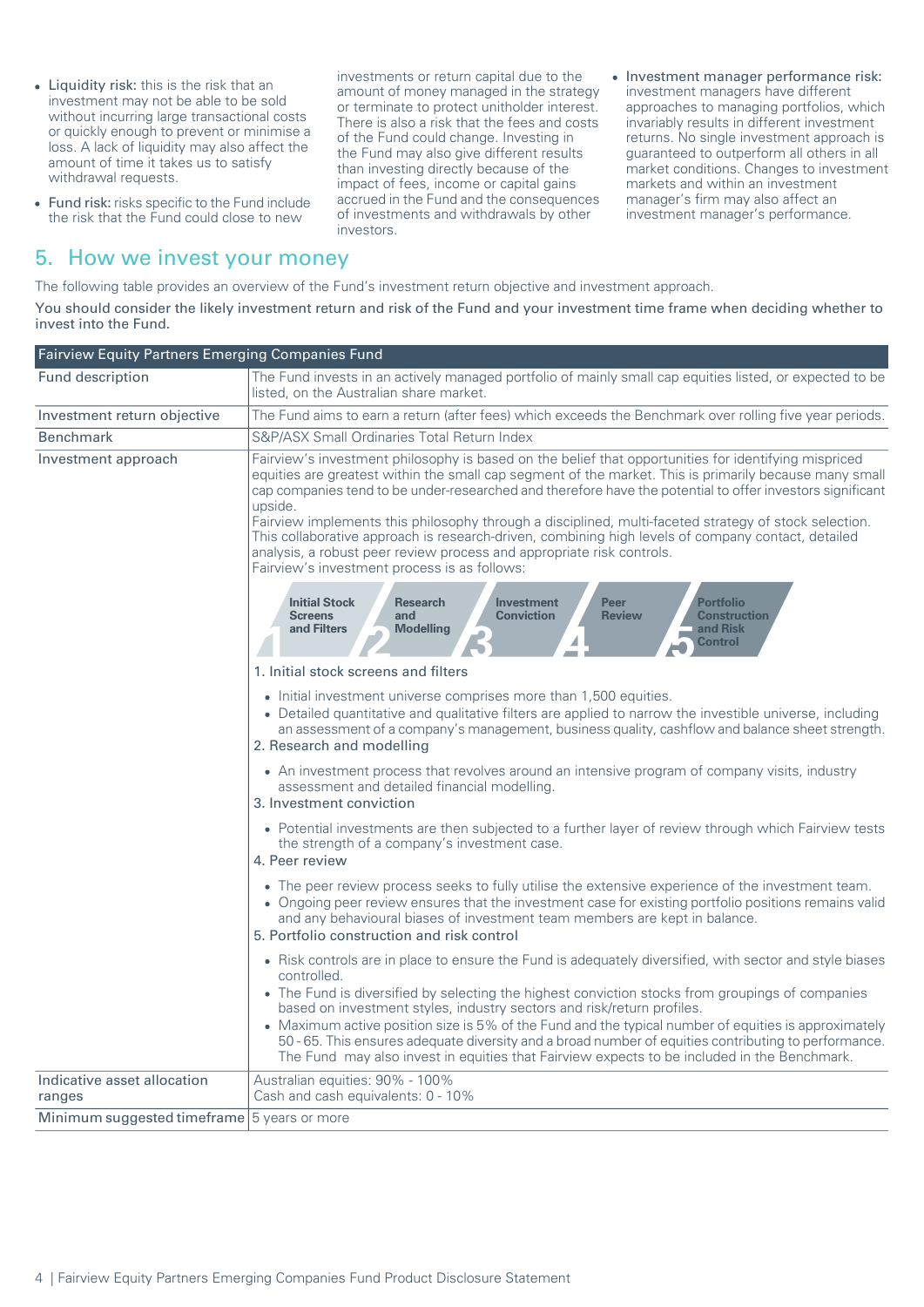| Risk level (expected volatility)         | Very high: While the Fund offers investors the potential for higher returns over the long term compared<br>to funds investing in other types of assets such as fixed income or cash, the high level of volatility in<br>the Fund means the likelihood of the value of your investments going down over the short term is<br>relatively very high.<br>See section 4 'Risks of managed investment schemes' for further information.                                                                                                                                                                                                                                                                                                                                                                                                                                                                                                                                                                                                                                                                                                                                                                                                                                                                                                                                                                                                                                                                                                                                                                                                                                                                                                                                                                                                                                                                                                                                                                                                                                                    |  |  |
|------------------------------------------|--------------------------------------------------------------------------------------------------------------------------------------------------------------------------------------------------------------------------------------------------------------------------------------------------------------------------------------------------------------------------------------------------------------------------------------------------------------------------------------------------------------------------------------------------------------------------------------------------------------------------------------------------------------------------------------------------------------------------------------------------------------------------------------------------------------------------------------------------------------------------------------------------------------------------------------------------------------------------------------------------------------------------------------------------------------------------------------------------------------------------------------------------------------------------------------------------------------------------------------------------------------------------------------------------------------------------------------------------------------------------------------------------------------------------------------------------------------------------------------------------------------------------------------------------------------------------------------------------------------------------------------------------------------------------------------------------------------------------------------------------------------------------------------------------------------------------------------------------------------------------------------------------------------------------------------------------------------------------------------------------------------------------------------------------------------------------------------|--|--|
| The Fund may be suited to you<br>if you: | $\bullet$ believe in the greater long-term wealth creation potential of equities<br>• want to invest in an actively managed portfolio of Australian small cap companies listed on the Australian<br>share market that is managed by a specialist investment manager<br>• want to diversify your Australian equity portfolio to include access to a range of small and emerging<br>companies that show strong long-term growth potential, and<br>• can tolerate fluctuations of income and the risk of capital loss.                                                                                                                                                                                                                                                                                                                                                                                                                                                                                                                                                                                                                                                                                                                                                                                                                                                                                                                                                                                                                                                                                                                                                                                                                                                                                                                                                                                                                                                                                                                                                                  |  |  |
| Responsible investing                    | Environmental, social, governance (ESG), and ethical factors impact the sustainability of companies and<br>governments and therefore influence the returns from investing. Incorporating ESG and ethical<br>considerations into investment decisions is known as responsible investing.<br>Examples of ESG and ethical factors are:                                                                                                                                                                                                                                                                                                                                                                                                                                                                                                                                                                                                                                                                                                                                                                                                                                                                                                                                                                                                                                                                                                                                                                                                                                                                                                                                                                                                                                                                                                                                                                                                                                                                                                                                                  |  |  |
|                                          | • Environmental – climate change, waste and pollution, resource depletion.<br>• Social and labour standards – working conditions, employee relations and diversity, health and safety.<br>• Governance – executive pay, bribery and corruption, tax strategy.<br>• Ethical considerations – other factors that could be detrimental to the broader community.<br>We don't, as Responsible Entity, take into account labour standards, environmental, social and ethical<br>considerations for the purposes of selecting, retaining or realising investments.<br>The Responsible Entity has delegated investment management decisions for the Fund to Fairview.<br>Fairview takes into account labour standards, environmental, social and ethical considerations when<br>making decisions to buy, retain or sell investments of the Fund. Fairview has an ESG framework which<br>has two vital components: Engage and Enact. Engage includes commitment from all Fairview executives<br>to engage with portfolio company management in determining those companies' commitment to ESG<br>principles. Enact includes constructing the investment theses on each candidate company where it will<br>be assessed on Fairview's ESG principles and scored. These individual ESG scores will be aggregated<br>and compared to the remainder of the portfolio. Following regular review of the Fund's investments,<br>the bottom cohort of companies will have their target weights reduced while the best adherents to the<br>pursuit of ESG excellence will be rewarded with an increased portfolio weight. Companies that deal in<br>armaments, illicit drugs or pornography are always excluded from the portfolio. The Fund isn't promoted<br>as a socially responsible or ethical investment as Fairview doesn't buy, sell or retain investments based<br>on a predetermined view of ESG or ethical factors.<br>We don't intend for the Fund to invest in tobacco manufacturing companies. There may, from time to<br>time, be a small level of unintended tobacco-related exposure. |  |  |

## **Changes to the Fund**

We may make changes to the Fund (and the information in this PDS) at our discretion, including but not limited to, terminating the Fund or changing the investment manager when we deem it to be in unitholders' best interests. Some changes may be made without prior notice, including but not limited to, closing the Fund to new applications and changes to the investment strategy, asset allocation and service providers.

Where possible, we will give you prior written notice of any materially adverse change.

<span id="page-4-0"></span>Changes that are not materially adverse may be made available on the website [mlcam.com.au/fepecf](https://www.mlcam.com.au/our-investment-managers/fairview-equity-partners/resources). You should check the website for the latest information or you can obtain a paper copy of any updated information free of charge by calling Client Services on 1300 738 355. mFund investors may also refer to the website [mFund.com.au](http://www.asx.com.au/mfund/)

If you invest via an IDPS and you would like to receive notices of any changes to the Fund or PDS you should request this from your IDPS operator.

## 6. Fees and costs

## **DID YOU KNOW?**

Small differences in both investment performance and fees and costs can have a substantial impact on your long term returns.

For example, total annual fees and costs of 2% of your account balance rather than 1% could reduce your final return by up to **20% over a 30 year period (for example, reduce it from \$100,000 to \$80,000).**

You should consider whether features such as superior investment performance or the provision of better member services **justify higher fees and costs.**

You may be able to negotiate to pay lower contribution fees and management costs where applicable. Ask the Fund or your **financial adviser.**

## **TO FIND OUT MORE**

If you would like to find out more, or see the impact of the fees based on your own circumstances, the **Australian Securities and Investments Commission (ASIC)** website **www.moneysmart.gov.au** has a managed funds fee calculator to help you check out different fee options.

The ASIC managed funds fee calculator can also be used to calculate the effect of fees and costs on account balances. The fees and costs outlined in this PDS are for the Fund only.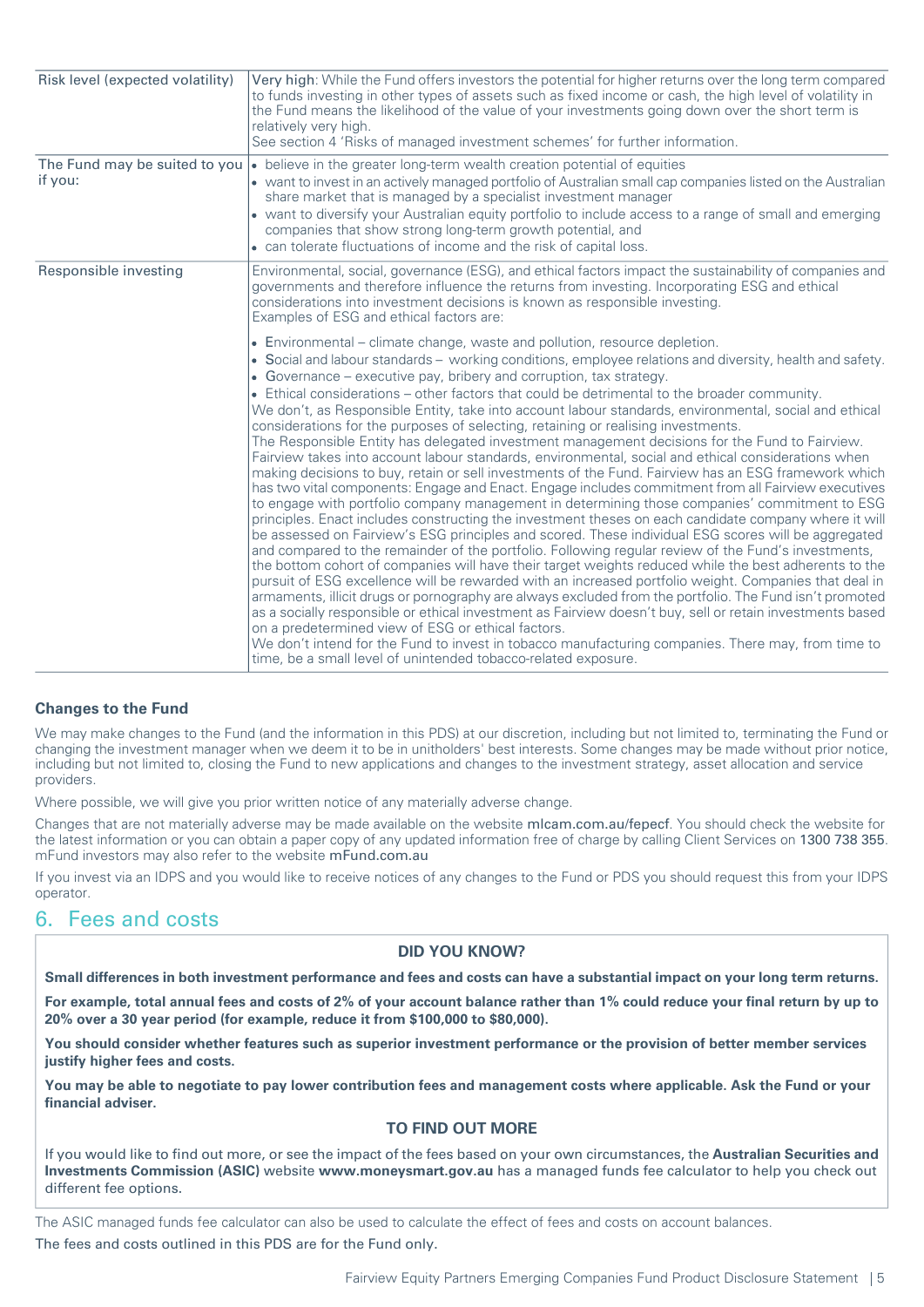You should read all of the information about fees and costs because it is important to understand their impact on your investment in the Fund.

If you are investing in the Fund via an IDPS, you will need to consider the fees and other costs of the IDPS when calculating the total cost of your investment.

If you consult a financial adviser you may also pay an additional fee that will be set out in the Statement of Advice between you and your financial adviser. If investing through mFund, additional fees may also be payable directly to your broker, or your financial adviser who uses a stockbroking service on your behalf. You should consider the Financial Services Guide provided by your broker (or adviser).

This section shows the fees and other costs that you may be charged in relation to the Fund. These fees and costs may be deducted from your money, from the returns on your investment or from the assets of the managed investment scheme as a whole.

The information in this table can be used to compare fees and costs between different simple managed investment schemes. Taxes are set out under the 'How managed investment schemes are taxed' section of this PDS.

All fees are shown inclusive of GST and net of Reduced Input Tax Credits (where applicable).

| Type of fee or cost                                                            | Amount |  |  |  |
|--------------------------------------------------------------------------------|--------|--|--|--|
| Fees when your money moves in or out of the managed investment product.        |        |  |  |  |
| Establishment fee<br>The fee to open your investment.                          | Nil    |  |  |  |
| Contribution fee<br>The fee on each amount contributed to your investment. Nil |        |  |  |  |
| Withdrawal fee<br>The fee on each amount you take out of your<br>investment.   | Nil    |  |  |  |
| Exit fee<br>The fee to close your investment.                                  | Nil    |  |  |  |
| Management costs <sup>1,2</sup>                                                |        |  |  |  |

| The fees and costs for managing your investment. |                                                                                                                                           |  |  |  |
|--------------------------------------------------|-------------------------------------------------------------------------------------------------------------------------------------------|--|--|--|
| Management fee <sup>3</sup>                      | 1.20% pa of the Fund's net asset value.                                                                                                   |  |  |  |
| Estimated performance fee <sup>4</sup>           | 0.54% pa of the Fund's net asset value. The performance fee is calculated as 20.5%                                                        |  |  |  |
|                                                  | This is the fee charged if the Fund's return exceeds the of the Fund's quarterly return (after deducting the management fee) in excess of |  |  |  |
| Benchmark.                                       | the Benchmark's quarterly return after recouping any prior periods'                                                                       |  |  |  |
|                                                  | underperformance in dollar terms multiplied by the Fund's average net asset value                                                         |  |  |  |
|                                                  | lover the quarter.                                                                                                                        |  |  |  |

<sup>1</sup> An allowance for transactional costs may apply to investments into and withdrawals from the Fund. Please see 'Transactional costs' in the 'Additional explanation of fees and costs' for further details.

<sup>2</sup> Rounded to two decimal places.

<sup>3</sup> Wholesale clients (as defined in the Corporations Act 2001 (Cth)) may be able to negotiate this fee by contacting Client Services. <sup>4</sup> The Benchmark is the S&P/ASX Small Ordinaries Total Return Index. The performance fee estimate is calculated and accrued in the Fund's daily unit price. If applicable, it is paid from the assets of the Fund quarterly in arrears. Where the Fund's return does not exceed the Benchmark's return, no performance fee is accrued. This estimate of the performance fee is based on the average of the actual performance fees charged during the last three financial years ending 30 June 2021. Past performance is not a reliable indicator of future performance and the Fund's actual performance fee will be based on the Fund's performance over the relevant period. Please see 'Additional explanation of fees and costs' for further details about the calculation of the Performance fee.

## **Example of annual fees and costs for the Fund**

This table gives an example of how the fees and costs for this managed investment product can affect your investment over a 1 year period. You should use this table to compare this product with other managed investment products.

| <b>EXAMPLE:</b><br><b>Fairview Equity Partners Emerging Companies Fund</b>                 |                         | Balance of \$50,000 with a contribution of \$5,000 during the year <sup>1</sup>                                                                                                                                                                                                                                                         |  |
|--------------------------------------------------------------------------------------------|-------------------------|-----------------------------------------------------------------------------------------------------------------------------------------------------------------------------------------------------------------------------------------------------------------------------------------------------------------------------------------|--|
| Contribution fees                                                                          | $0\%$                   | For every additional \$5,000 you put in, you will be charged \$0.                                                                                                                                                                                                                                                                       |  |
| <b>PLUS</b><br>Management costs <sup>2</sup><br>Management fee<br>Performance fee<br>Total | 1.20%<br>1.16%<br>2.36% | And, for every \$50,000 you have in the Fund you will be charged:<br>\$600<br>$+$ \$580<br>$= $1180$ each year.                                                                                                                                                                                                                         |  |
| <b>EQUALS</b><br>Cost of the Fund                                                          |                         | If you had an investment of \$50,000 at the beginning of the year and<br>you put in an additional \$5,000 during that year, you would be charged<br>fees from: $$11802$ .<br>What it costs you will depend on the fees you negotiate with<br>the Fund, your IDPS operator or your financial adviser and the<br>performance of the Fund. |  |

<sup>1</sup>This example assumes the \$5,000 additional investment occurs at the end of the year and that value of the Fund does not change for the entire year. Actual fees and costs are based on the value of the Fund which fluctuates daily. This example isn't designed to illustrate any transactional costs that may apply to you, such as a buy/sell spread.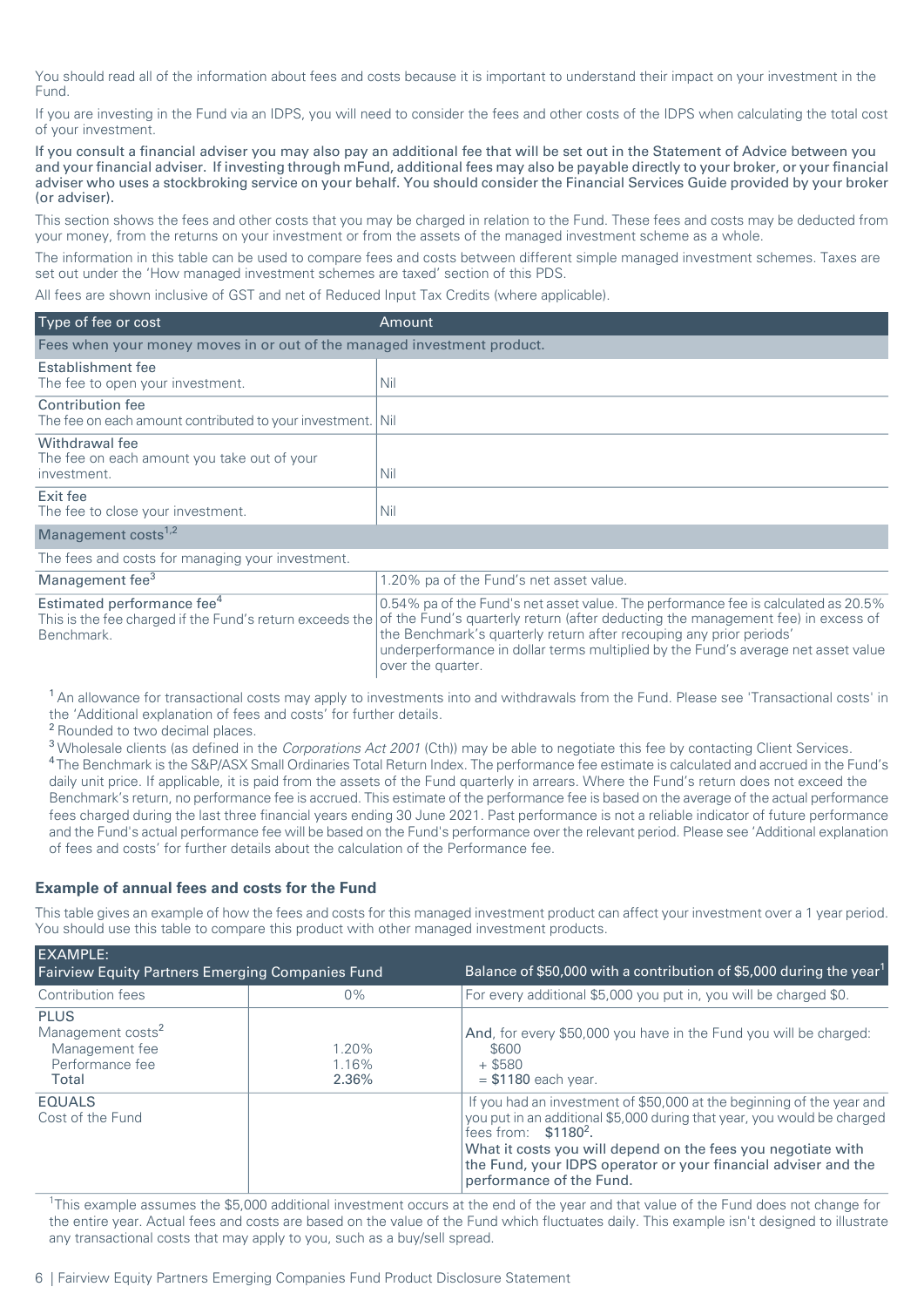$2$  The performance fee is for the performance of the Fund 12 months prior to 30 June 2021. This amount may increase or decrease in the future depending on the performance of the Fund. See 'Performance fee' below for further information.

## **Additional explanation of fees and costs**

#### **Management costs**

The management costs are fees and costs for investing the Fund's assets.

Management costs are made up of the management fee and the performance fee (if payable) described below and do not include buy/sell spreads or transactional costs.

#### Management fee

The Responsible Entity receives a management fee for managing the assets of the Fund and overseeing the day to day operations of the Fund. The Responsible Entity will pay out of its management fee any fees paid to the investment manager, and other costs and expenses incurred in operating the Fund ('operational costs') such as custody costs, registry costs, auditing fees and tax return fees.

We may decide in the future to recover operational costs directly from the Fund in addition to the management fee.

#### Performance fee

The Responsible Entity may also be entitled to a performance fee, which will be paid directly to Fairview.

The performance fee is calculated each calendar quarter as 20.5% of the difference between the Fund's quarterly return (after deducting the management fee) and the Benchmark's quarterly return after recouping any prior periods' underperformance in dollar terms multiplied by the Fund's average net asset value over the quarter.

#### Prior underperformance must first be offset

A performance fee is only payable once any prior periods' underperformance in dollar terms has been offset. The Fund's performance below the Benchmark is carried over to the next quarter and added to that quarter's (and any subsequent quarter's) performance fee calculation. This ensures that past underperformance is made up before a performance fee is payable.

#### Fee not payable when Fund's return is negative

When the Fund's return over a quarter is negative, it is still possible for the Fund to outperform the Benchmark and accrue a performance fee. However, a performance fee will not be paid where the Fund's return over a quarter is negative. Instead, the performance fee will be carried forward as an accrual in the unit price and will be paid to the Responsible Entity when the Fund's return over a quarter is positive.

## Estimated Performance fee

The estimated annual performance fee for the Fund is 0.54% of the Fund's net asset value. This estimate is based on an average of the actual performance fees charged during the last three financial years ending 30 June 2021. Past performance and this estimate are not indicative of future performance, and performance fees payable in the future may

be lower or higher than this estimated amount Under the Constitution for the Fund, we are depending on the Fund's performance.

Any performance fee payable is in addition to the management fee. Please refer to 'Performance fee' in section 2 'Fees and costs' of the Product Guide for more information.

### **Transactional costs**

Transactional costs are the costs incurred when assets in the Fund or in underlying investments are bought or sold and includes costs such as brokerage, stamp duty and settlement costs. Transactional costs may also be incurred when the market process for trading assets causes the price paid or received to be different from the value of the assets immediately after the transaction, for example, where bid/ask spreads are incurred.

The estimated transactional costs for the financial year to 30 June 2021 were approximately 0.62% of the Fund's net asset value. Of this amount, we estimate that 0.14% was recovered through buy/sell spreads with the remaining 0.48% being an estimate of the amount of transactional costs that reduced the return of the Fund.

These costs are not included in the management costs and are an additional cost to you. No part of the transactional costs are paid to us or any investment managers.

#### Buy/sell spreads

You incur the buy/sell spread when you buy or sell units in the Fund.

The buy spread is added to the unit price when you buy units. The sell spread is deducted from the unit price when you sell units. The buy/sell spread is not a fee and no part of the buy/sell spread is paid to us or to any investment managers. The buy/sell spread is retained in the Fund to cover the estimated transaction costs incurred as a result of investor applications and redemptions.

As at the date of this PDS, the buy/sell spreads are:

- Buy spread: 0.30% of each amount you invest into the Fund.
- Sell spread: 0.30% of each amount you withdraw from the Fund.

This means that for every \$5,000 you contribute to the Fund you will incur costs of \$15.00 and for every \$5,000 you withdraw from the Fund you will incur costs of \$15.00.

Buy/sell spreads may change from time to time. Increases (and decreases) may be significant.

The latest buy/sell spreads can be found at [mlcam.com.au/buy-sell-spreads](https://www.mlcam.com.au/investing-with-us/buy-sell-spreads). Investors may not be notified of changes, and should check current buy/sell spreads before making any investment decision.

#### **Changes to fees and costs**

We may vary fees or introduce new fees up to the maximums described in the Constitution, without your consent.

entitled to charge the following maximum fees:

- Management fee: 3% pa of the value of the Fund's Assets (as defined under the Constitution).
- Performance fee: 30% of any excess performance in a calendar quarter above the Benchmark multiplied by the Fund's average net asset value over the quarter.
- Contribution fee: 5% of the application amount (currently not charged).
- Withdrawal fee: 5% of the withdrawal amount (currently not charged).

If you invest directly in the Fund we will give you 30 days' notice of any increase in fees. No prior notice will be given in respect of changes to transactional costs or buy/sell spreads. For updated details go to [mlcam.](https://www.mlcam.com.au/our-investment-managers/fairview-equity-partners/resources) [com.au/fepecf](https://www.mlcam.com.au/our-investment-managers/fairview-equity-partners/resources)

**!** You should read the important information about Fees and costs before making a decision. Go to the Product Guide available at [mlcam.com.au/](https://www.mlcam.com.au/content/dam/mlcam/pdf/fairview/fepecf_pg.pdf) [fepecf\\_pg](https://www.mlcam.com.au/content/dam/mlcam/pdf/fairview/fepecf_pg.pdf)

<span id="page-6-0"></span>The material relating to Fees and costs may change between the time when you read this statement and the day when you acquire the product.

## 7. How managed investment schemes are taxed

Investing in a managed investment scheme is likely to have tax consequences. Because this PDS and the Product Guide are not tax guides and tax laws are complex and change from time to time, we strongly recommend that you obtain professional tax advice in relation to your own personal circumstances. This applies whether you are an Australian resident or a non-resident for tax purposes.

#### **Australian taxation information**

The general comments below only relate to the tax consequences arising to Australian residents. The Fund itself should not be liable for tax on its net earnings. Managed investment schemes generally do not pay tax on behalf of resident investors. Rather investors should include their proportion of the Fund's taxable income as income in their tax returns. Investors are assessed for tax on any income and capital gains generated by the Fund. Any net losses are retained by the Fund and potentially used to offset future matching gains.

The unit price of units issued before a distribution will include income accumulated in the Fund. The income that has been accumulating will generally be distributed. You may potentially have taxation liabilities on that income. Depending on an investor's circumstances, a revenue or capital gain or loss may arise when units in the Fund are sold